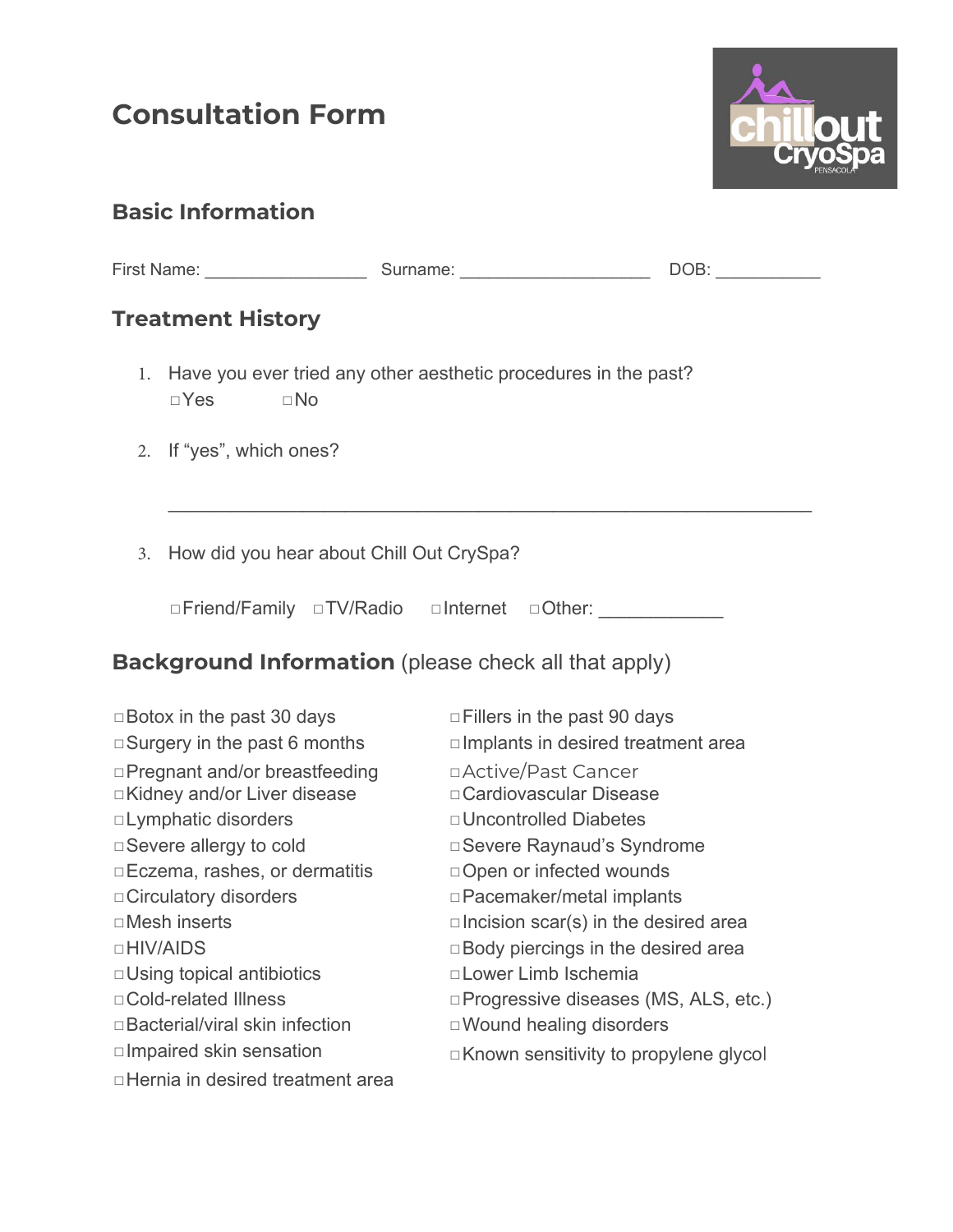### **Consultation Form**



#### **Lifestyle Information**

- 1. How many times per week do you exercise? \_\_\_\_\_\_\_\_\_\_\_\_\_\_\_\_\_\_\_
- 2. How much water do you drink per day? \_\_\_\_\_\_\_\_\_\_\_\_\_\_\_\_\_\_\_\_\_\_\_
- **□ Extremely healthy □ Generally healthy □ Needs improvement** 3. How would you rate your diet?
- 4. Please circle your areas of concern:



5. Have any other treatments/diets/exercise regimens helped these areas?

\_\_\_\_\_\_\_\_\_\_\_\_\_\_\_\_\_\_\_\_\_\_\_\_\_\_\_\_\_\_\_\_\_\_\_\_\_\_\_\_\_\_\_\_\_\_\_\_\_\_\_\_\_\_\_\_\_\_\_\_\_\_\_\_\_